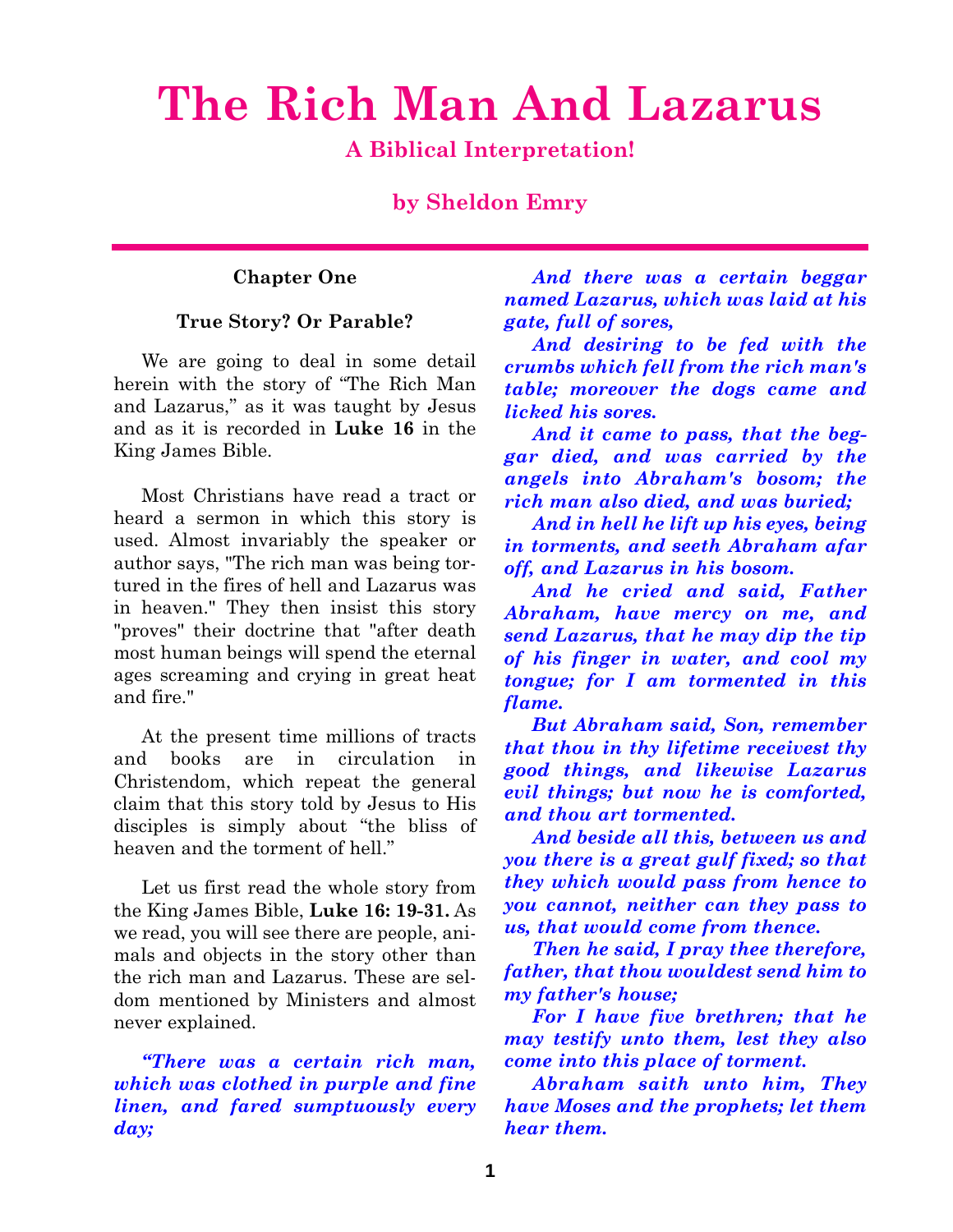*And he said, Nay, father Abraham; but if one went unto them from the dead, they will repent.*

*And he said unto him, If they hear not Moses and the prophets, neither will they be persuaded, though one rose from the dead."*

**(Luke 16:19-31)**



In addition to the three men and hell, the following are listed: purple, fine linen, gate, sores, crumbs, table, dogs, angels, water, five brethren, Moses, and the prophets. Why did Jesus include these if they have no meaning? Is this only "a story of hell and heaven"? Or is it of something else?

Jesus Christ was careful to tell us that the "rich man" was clothed in purple and fine linen. What does this fine linen have to do with some man dying and going to hell? And why did Jesus say that

*". . . he fared sumptuously every day"***?**

Also, *"There was a certain beggar.."* Why was he a beggar? Why was his name Lazarus? Why did *"..he lay at his gate,.."* that is at the gate of the rich man's house?

What were the crumbs from the rich man's table that Lazarus desired? Further, there is this detail that *". . . dogs came and licked his sores."* What were the dogs,. and why did Lazarus have sores?

If this man was just going to die and go to heaven, why in the world would Christ waste your time and mine referring to dogs licking the sores of the beggar?

It states in **verse 22** that the beggar died and was taken by the angels into Abraham's bosom. Perhaps you have never thought or been told why the beggar was taken to "Abraham's bosom, " rather than to heaven. This is something that should **always** be explained, but which almost never is.

The rich man also died, but apparently he was not carried anywhere. Instead, he "was buried, and in hell (this is from the word **hades**) he lift up his eyes, being in torments, and seeth Abraham afar off, and Lazarus in his bosom" **(vs. 22, 23).** Is it not apparent from this that wherever this man was, he was able to **see,** not only Lazarus, who had been taken unto Abraham's bosom, but Abraham also! This man said:

*"Father Abraham, have mercy on me, and send Lazarus, that he may*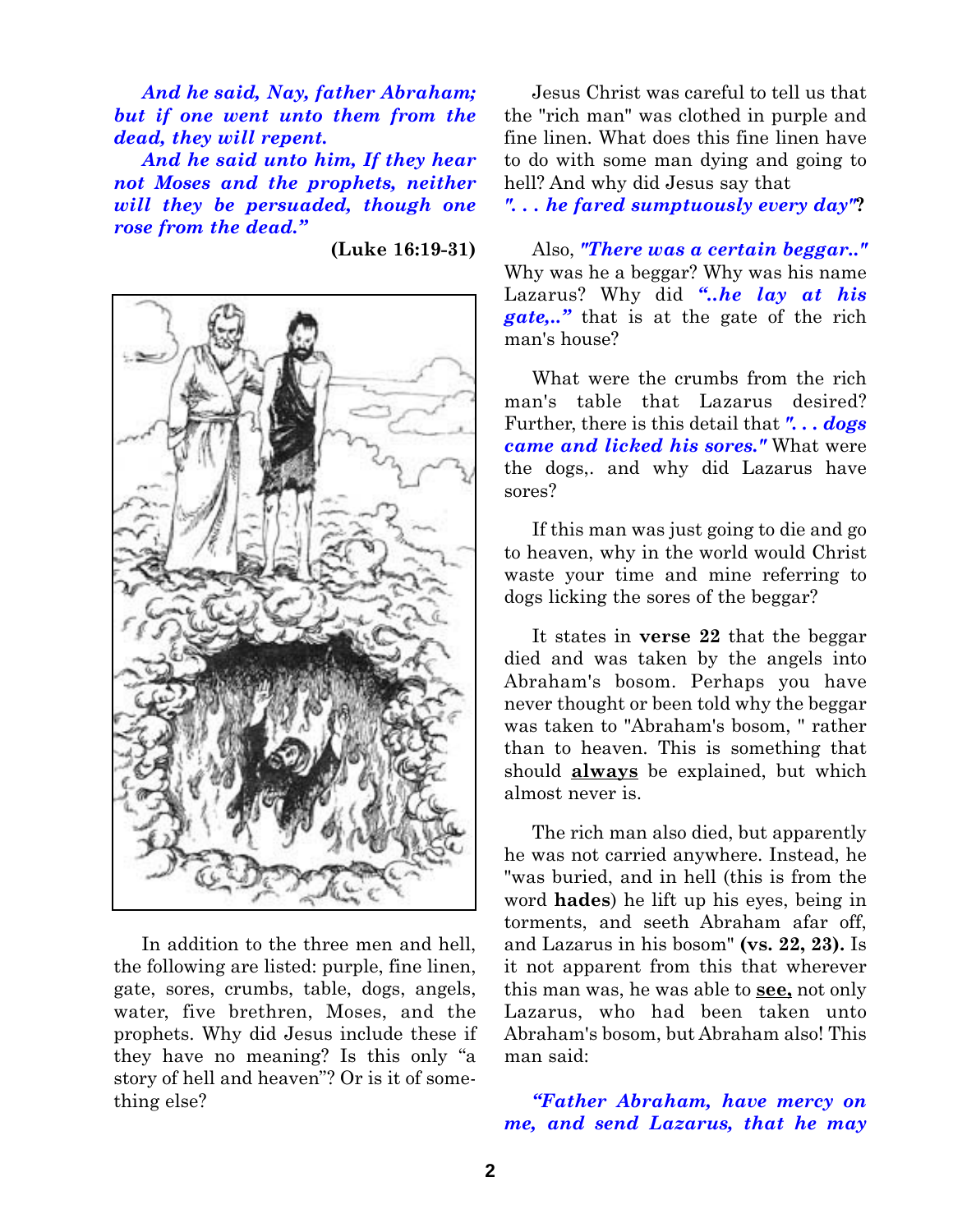

*dip the tip of his finger in water and cool my tongue;..."* **(vs. 24).**

Did you wonder why this rich man would want just the tip of Lazarus' finger in the water? A man "burning in hell" would surely ask for a pail or an ocean of water, would he not? Is there something about this request that needs further explanation?

The rich man goes on to say, *". . .for I am tormented in this flame. . ."* The ministers invariably explain this as being "the fires of hell." As we shall show later, this word here translated "flame" is used only seven times in the New Scriptures, and in the other six places the Greek word for **fire** is added to it, in order to make it mean a burning flame of fire. But in **Luke 16:24** the word is used **without** the additional word meaning "fire." So it is very simple to see that this word "flame," does not make it mean "fire." Why do the ministers not explain this as they go through the story?

*"But Abraham said, Son,...* **(Why did Abraham call this man "Son?")***... Remember that thou in thy lifetime receivest thy good things, and likewise Lazarus evil things; but now he is comforted and thou are tormented."*

*And beside all this, between us and you there is a great gulf fixed; so that they which would pass from hence to you cannot; neither can they pass to us, that would come from thence.* **(vs. 25, 26)**

Please note that Abraham already identified the rich man by the word "Son," and yet he tells him that those who want to change sides cannot do so. This implies that they cannot, but that some "would," or want to go there. Now why would anyone want to pass down from this "heaven" of the fundamentalists **down** to their "hell?"

#### Then the rich man said,

*"....I pray thee therefore, father, that thou wouldest send him to my father's house...."*

Why did he address Abraham as "father" and then request Abraham to send Lazarus to his father's house? *"....For I have five brethren...."* Now, brothers and sisters, if Jesus' story was merely to give an example of two men dying, with one of them going to heaven and the other going to a burning hell, why would He have described the man as having five brethren? God does not put meaningless things in His Word.

The rich man wanted Lazarus to warn his five brethren to repent, but Abraham refused. Why did Jesus say that the rich man's brethren had Moses and the prophets? And whose resurrection would not convince them to repent?

As we proceed in this study we shall try to show you **all** the unanswered questions in this story, which are never answered by those who preach that it is just a story of heaven and hell. It is our hope that we have whetted your appetite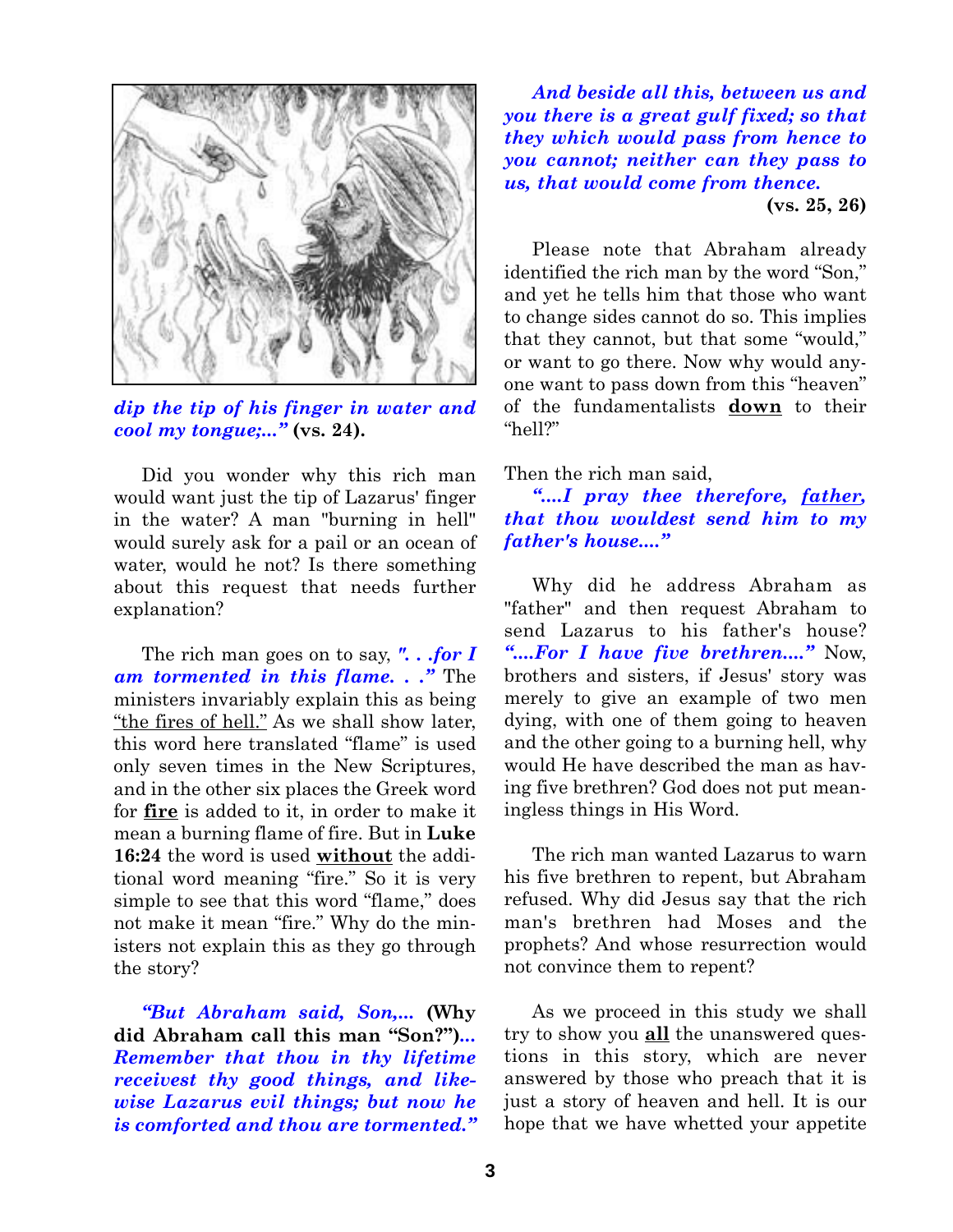enough to want to know the answers to these questions in this strange story recorded in **Luke 16:4.**

 $\overline{\phantom{a}}$  , where  $\overline{\phantom{a}}$ 

#### **Chapter Two**

#### **Who Was The Certain Rich Man?**

*There was a certain rich man, which was clothed in purple and fine linen, and fared sumptuously every day:*

#### **(Luke 16:19).**

Why did Jesus Christ describe this man as being dressed in purple and fine linen? Some of you may remember the old saying which we use in speaking of a highclass person: "Well, he must have been born to the purple."

When the Midianites had conquered Israel, God raised up Gideon to free Israel and destroy the power of the Midianites. When the war was over, we read that Gideon collected all the Midianites' wealth:

*And the weight of the golden earrings was a thousand and seven hundred shekels of gold; beside ornaments, and collars, and purple raiment, that was on the kings of Midian, and beside the chains that were about their camel's necks.*

**(Judges 8:26)**

Notice that the kings of the Midianites wore purple.

You will also recall that at the crucifixion, Jesus was called by Pilate, "The King of the Jews (Judeans)." We read in **Mark 15:16-18** that the soldiers. . . "clothed Him with PURPLE, and plaited a crown of thorns, and put it about His head, and began to salute Him, Hail, King of the Jews (Judeans). In making fun of Jesus Christ, the soldiers put a purple robe on Him to represent kingship, for purple is the color used by royalty.



Not only was the certain rich man dressed in purple to represent rulership over the people, but he was also arrayed in **fine linen.** When the priesthood in Israel was established, God instructed Moses in **Exodus 28:**

*And take thou unto thee, Aaron, thy brother and his sons with him, from among the children of Israel, that he may minister unto me in the priest's office, even Aaron, Nadab, Abihu, Eleazar, and Ithamar, Aaron's sons.*

*And thou shalt make holy garments for Aaron thy brother for glory and for beauty.*

*And thou shalt speak unto all that are wise hearted, whom I have filled*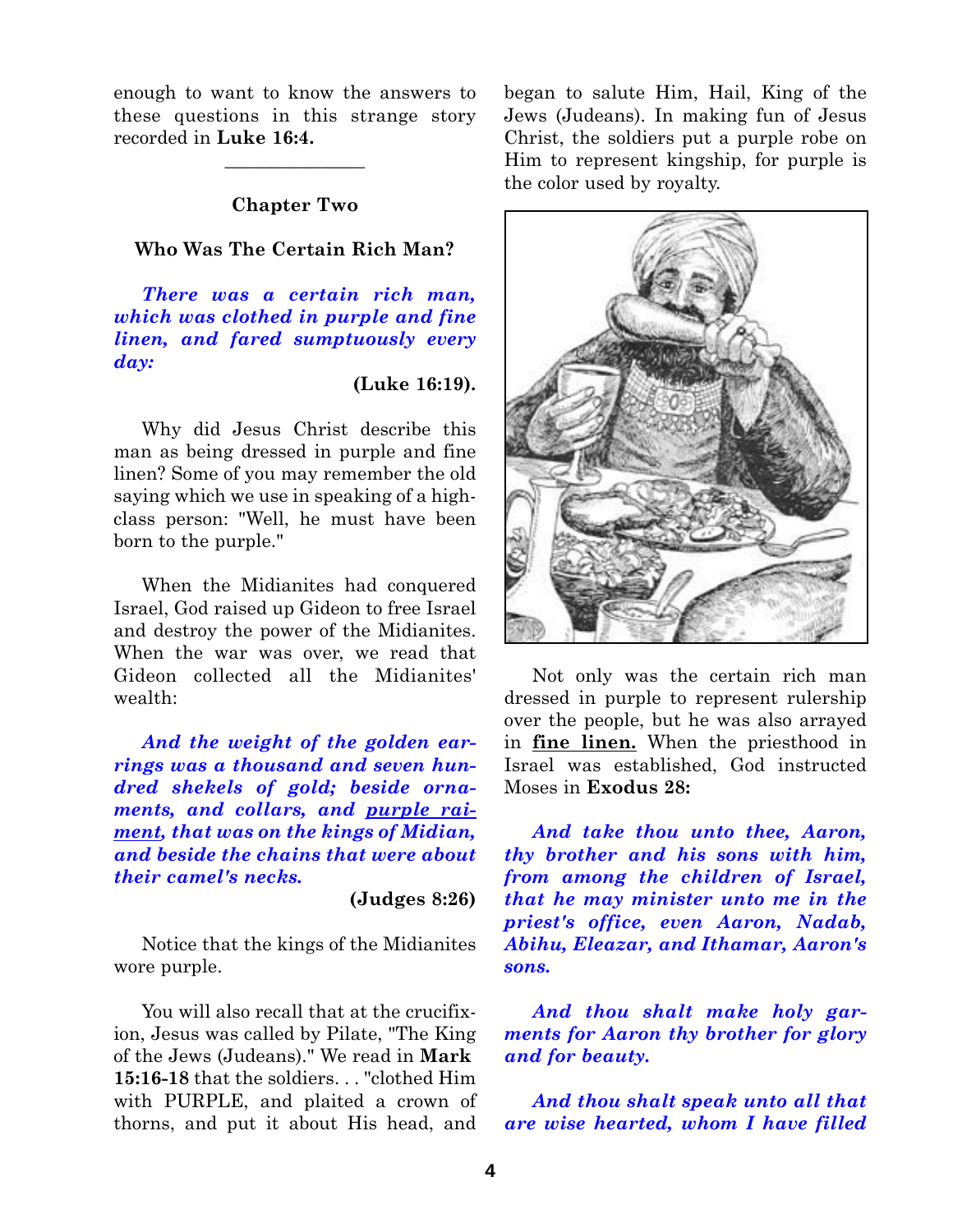*with the Spirit, that they may make Aaron's garments to consecrate him, that he may minister unto me in the priest's office.*

*And these are the garments which they shall make: a breastplate, and an ephod, and a robe, and a broidered coat, a mitre, and a girdle; and they shall make holy garments for Aaron thy brother, and his sons, that he may minister unto me in the priest's office.*

*And they shall take gold, and blue, and PURPLE, and scarlet, and FINE LINEN.* **(Exo. 28:1-5)**

**Leviticus 6 and Leviticus 16** also tell us that the priests were to wear a robe of fine linen, and the high priest was to wear trousers of fine linen. **Ezekiel 9** and **Daniel 10 and 12** tell us that the messengers of God who gave these prophets visions from God Almighty were also clothed in fine linen. **Revelations 15:4-6** says:

*Who shall not fear thee, 0 Lord, and glorify thy name For thou only art holy; for all nations shall come and worship before thee; for thy judgments are made manifest.*

*And after that I looked, and behold, the temple of the tabernacle of the testimony of heaven was opened; And the seven angels came out of the temple, having the seven plagues, clothed in PURE WHITE LINEN, and having their breasts girded with golden girdles.*

**Revelation 19:8** tells us that clothing of fine linen is symbolic of the righteousness of the saints. According to all four gospels, Jesus Christ's body was wrapped in linen cloth for His burial. So we see that many of the things pertaining to God's priests, God's messengers, and God's Holy People who believe in Him and work for Him, are clothed in fine linen.

Thus, when **Luke 16** tells us that the certain rich man was clothed in fine linen, this should tell us that the man was—or was supposed to be—working for God in the priesthood.

So this certain rich man was a priest, and he was part of the ruling class. The third and most obvious description of the man is that he was RICH. Can we find in the Scriptures any clues to help us identify this certain rich man? **Revelation 16:1-3** says:

*And there came one of the seven angels which had the seven vials, and talked with me, saying unto me, Come hither; I will show unto thee the judgment of the great whore that sitteth upon many waters;*

*With whom the kings of the earth have committed fornication, and the inhabitants of the earth have been made drunk with the wine of her fornication.*

*So he carried me away in the spirit into the wilderness; and I saw a woman sit upon a scarlet colored beast, full of names of blasphemy, having seven heads and ten horns.*

Now I am not going to identify the beasts in this particular study, for at this point we are interested only in the "woman." Here is her description:

*And upon her forehead was a name written: MYSTERY, BABYLON THE GREAT, THE MOTHER OF HARLOTS AND ABOMINATIONS OF THE EARTH.*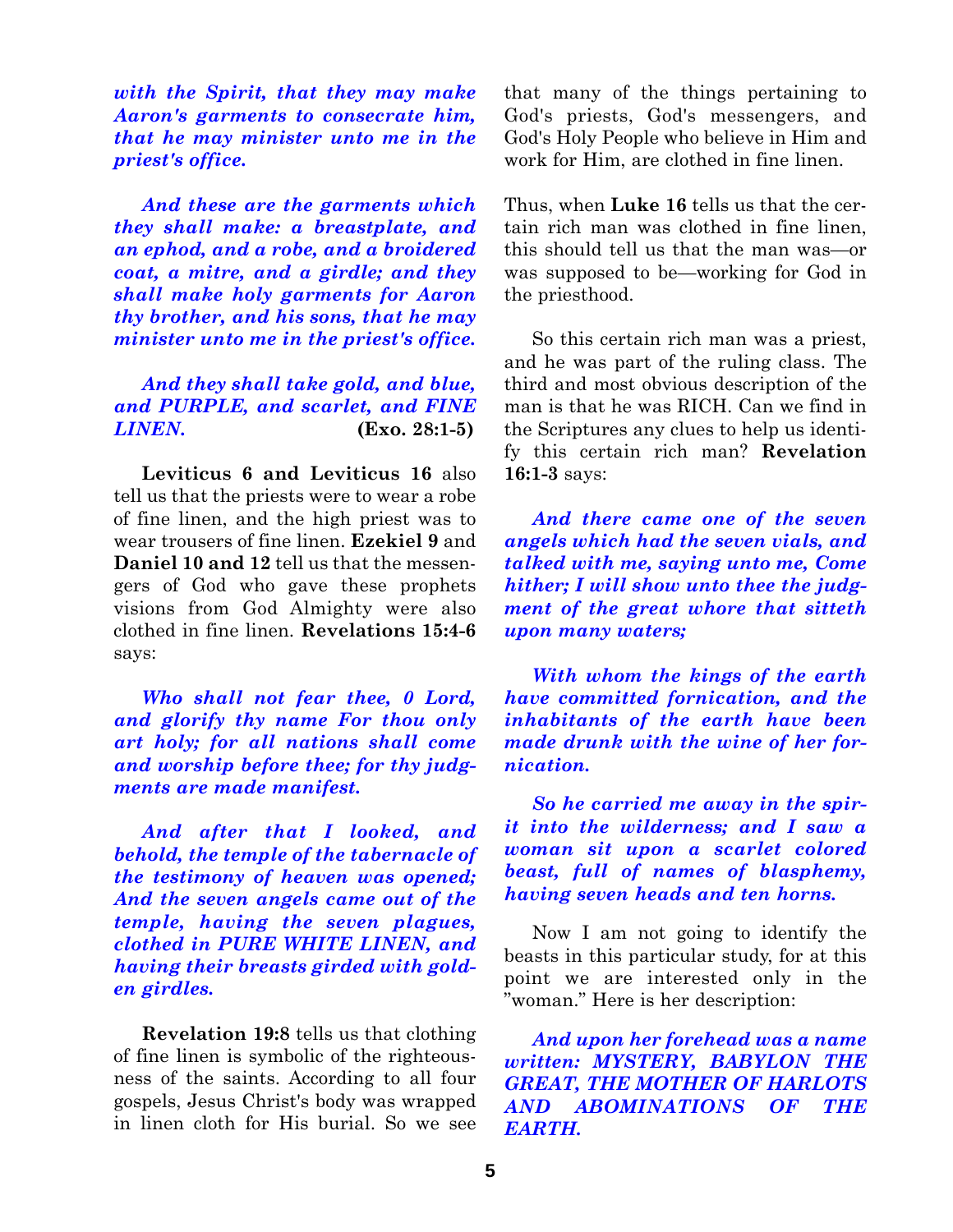*And I saw the woman drunken with the blood of the Martyrs of Jesus, and when I saw her, I wondered with great admiration.*

#### **(Rev.17:5-6)**

In **verse 18** of the same chapter we read:

## *And the woman which thou sawest is that great city, which reigneth over the kings of the earth.*

Then **verse 16** describes her fall and destruction, and the merchants say:

## *Alas, alas, that great city, that was CLOTHED IN FINE LINEN, AND PURPLE, and scarlet, and decked with GOLD, AND PRECIOUS STONES, AND PEARLS.*

Thus, we see that Mystery Babylon fits the description of the certain rich man, with its purple, fine linen, and gold. The word **rich** indicates great financial power and points to the billionaires and moneycontrollers of the world. Purple fits the kings of the earth, and fine linen fits the great whore called RELIGION—the great world church—that masquerades in Clothing of righteousness to deceive the people.

Today's religious leaders, while dressed in their "fine linen, " support nonchristian rulers by telling the people that these wicked rulers are really" good men who are trying to bring peace to the world." They utter no warning to Christians that most world leaders are non-Christians, even antichrist.

We have seen from the Scriptures that purple is the apparel of royalty and that it denotes authority . We have also seen that fine linen is representative of the priest-

.

hood, or the religious leaders of the people. So let us see if there were people at the time of Christ who fit Jesus' description.

It is indisputable that the Scribes and Pharisees were the priestly class of Christ's day. Dressed in fine linen and purple, they must have felt terribly selfconscious while Jesus described the clothing of the "certain rich man." In speaking to the multitudes and to His disciples in **Matthew 23:2,** Jesus said: *"The scribes and the Pharisees sit in Moses' seat...."* Now Moses was the CIVIL ruler of the nation. Today he would be called, "President" or "Premier." Jesus was saying the Jewish scribes and Pharisees had BOTH religious and civil authority over the people in Judea.

All therefore whatsoever they bid you observe, that observe and do; but do not thee after their works; for they say and do not.

Jesus Christ here indicates that these scribes and Pharisees had legal or ruling authority over the people. **Verses 4 and 5** say:

*For they bind heavy burdens and grievous to be borne, and lay them on men's shoulders; but they themselves will not move them with one of their fingers.*

#### *But all their works they do to be seen of men; they make broad their phylacteries, and enlarge the borders of their garments.*

The expression, "borders of their garments," means their law, their authority, their rulership. Jesus goes on:

#### *And love the uppermost rooms at feasts, and the chief seats in the synagogues.*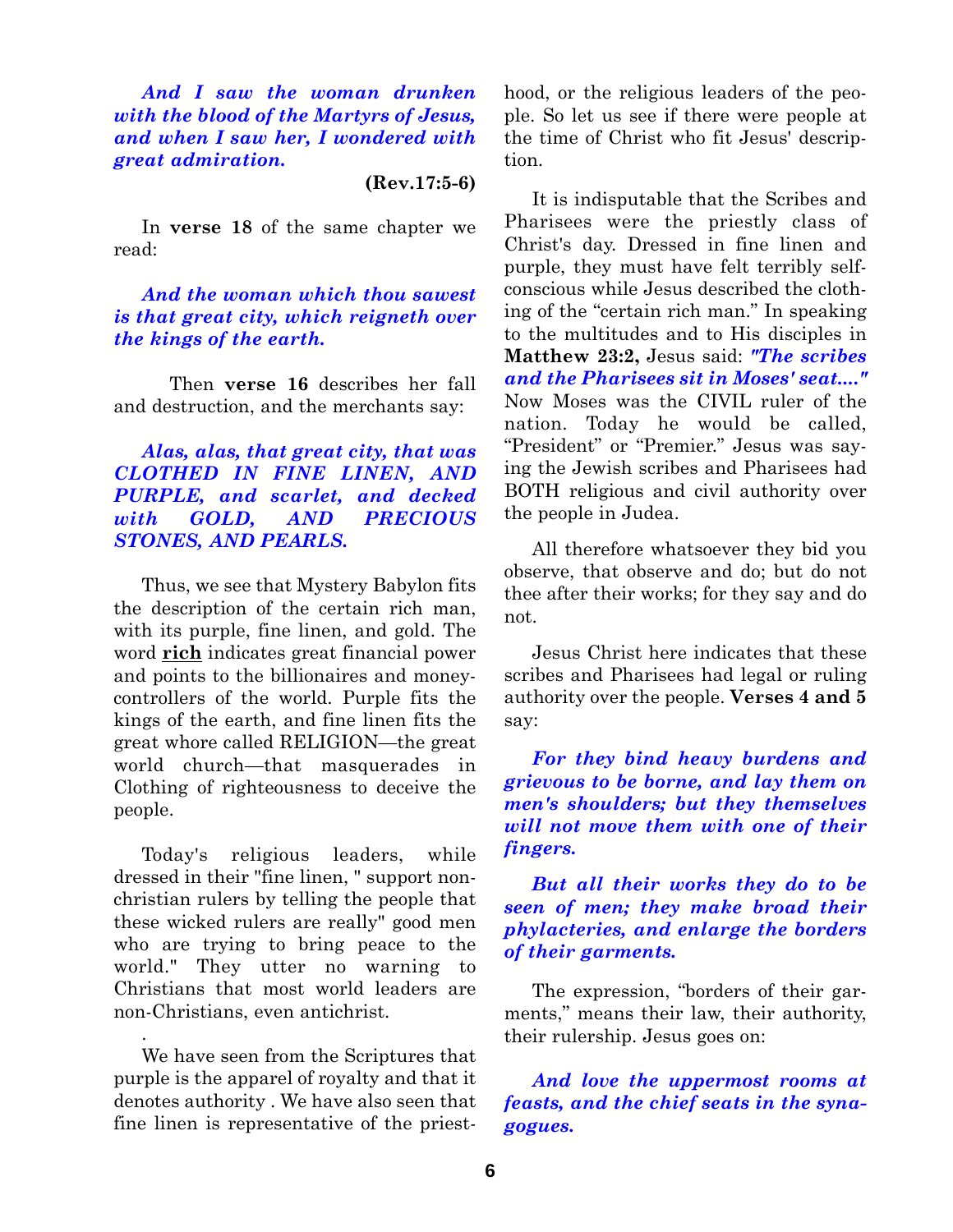#### *And greetings in the markets, and to be called of men, Rabbi, Rabbi.*

Some will insist at this point that the Romans ruled in Palestine at the time of Christ, and that it was not the Jewish scribes and Pharisees who ruled there at all. But, Jesus Christ said that *"the scribes and Pharisees sit in Moses' seat!"*

This is also proven in **John 11:47 and 48,** when these scribes and Pharisees consulted together to kill Christ:

*Then gathered the chief priests and the Pharisees a council, and said, What do we? For this man doeth many miracles.*

## *If we let Him thus alone, all men will believe on Him; and the Romans shall come and take away both our place and nation.*

Yes, they were **fearful** that if the people began to believe on the Lord Jesus Christ, the Roman authority, which was the military occupation army, would take away the Pharisees' rulership over the people. They were afraid to lose their religious and civil authority and perhaps even be driven from the land by the Romans.

An Associated Press article, published on Sept. 27, 1969, began with this headline: "Jewish Effort to Save Jesus from Execution Told." The article began: "Jewish officials sought to save Jesus from Roman execution, but He would not cooperate, says noted authority on first century Jewish and Roman Law." Then he identifies this "noted authority" as Justice Haim Cohen, of the Israeli Supreme Court. The article proceeds to say that Haim Cohen stated that the Jews brought Christ before the Sanhedrin, in order to save Him from Roman execution. The article continues: "Rather that being prompted by purely eithico-religious considerations, however, 'their motives were realistic and political. . .' aimed at regaining some of their lost influence among the people. 'Nothing could have been further from their intentions or more harmful to their purpose, than to arouse the discontent and disaffection of the people by lending a hand in the execution by the Romans of one in their midst.' On the other hand, 'any action on their part to prevent such an execution, would, if successful, have been likely to arouse popular applause and to reinstate them in the eyes of the people as THEIR NATURAL AND LEGITIMATE LEADERS.' "

From the above it can be seen this modern-day Jew admits that WHATEV-ER it was the Jews did about Jesus Christ at that time, it was not moral, but would have been' 'realistic and political," and would have been done TO REINSTATE THEMSELVES AS THE LEADERS OF THE PEOPLE, i.e. to save their "place and nation!"

He is right, but they didn't try to retain their "place and nation" over the Israelites in Palestine by SAVING JESUS' LIFE, they tried to do it by KILLING JESUS, as the Gospels attest. (For further proof obtain my book, **"Who Killed Christ?"**  see the Sheldon Emry Memorial Library at: www.sheldonemrylibrary.com

Jesus also accused the scribes and Pharisees:

*Wherefore, behold, I send unto you the prophets, and wise men and scribes; and some of them ye shall kill and crucify; and some of them shall ye scourge in your synagogues, and persecute them from city to city.*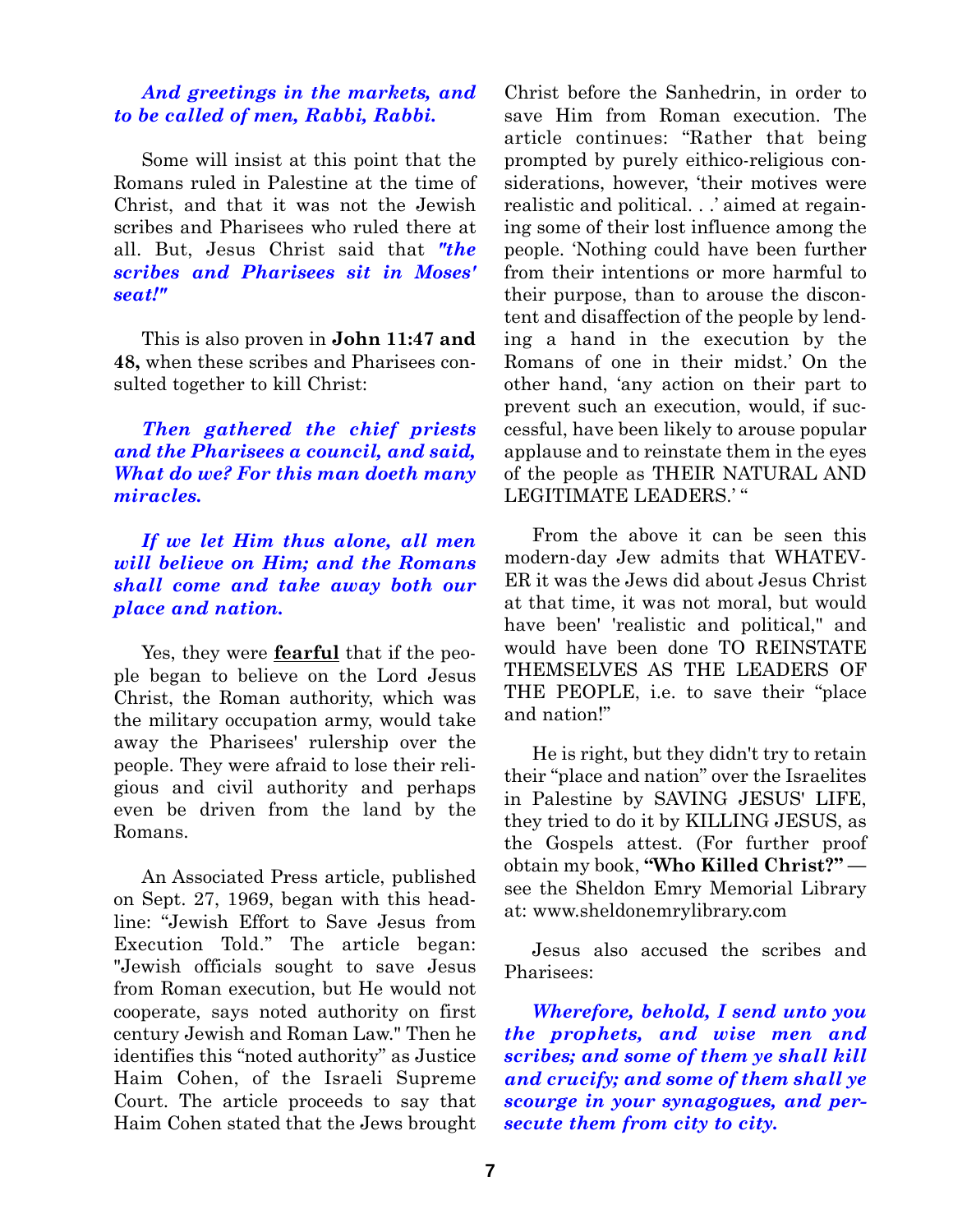*That upon you may come all the righteous blood shed upon the earth from the blood of righteous Abel, unto the blood of Zacharias, son of Barachias, whom ye slew between the temple and the altar.*

**(Matt. 23:34, 35)**

Very similar to the scribes and Pharisees is Mystery Babylon of **Revelation 18,** which is also wealthy, dressed in purple, and accused in like manner:

### *And in her was found the blood of prophets and of saints and of all that was slain upon the earth.*

#### **(Rev. 18:24)**

The Bible makes only the scribes and Pharisees and Mystery Babylon responsible for the blood of the prophets, saints, and ALL that have been killed on the earth. The Pharisees are even today the controllers of Mystery Babylon, the world economic system, the financiers of both sides of all wars.

Jesus Christ also described the "rich man" in **Luke 16** as a person who DIED. Does this fit what Jesus Christ said about the scribes and Pharisees? **Matthew 23:27, 28** says:

*Woe unto you scribes and Pharisees, hypocrites, for ye are like unto whited sepulchres, which indeed appear beautiful outwardly, but are within full of dead men's bones, and of all uncleanness.*

*Even so ye also outwardly appear righteous unto men, but within are full of hypocrisy and inquity.*

Jesus Christ said that the Pharisees, who wore purple and fine linen were *"within full of dead men's bones"* and that they *"appeared like unto whited sepulchres,"* or tombs.

In **Luke 11:44** Jesus Christ again said to the Pharisees:

"*Woe unto you, scribes and Pharisees, hypocrites! for ye are as graves which appear not, and men that walk over them are not aware of them."*

Jesus is saying to the Jewish scribes and Pharisees, "You are spiritually and morally dead and buried in your graves, but people do not know it even as they walk among you."

In **Luke 16** Jesus said the "rich man died," but he kept right on complaining about his "torment," and asked for help while he envied Lazarus' position in Abraham's bosom.

The man was rich, he ruled over the people, he was spiritually dead but physically alive, he did not want water (the Word), which would have made him "alive," and he griped about his condition. Is it coincidence that today's Jews have great wealth and. power, refuse the Word of God, complain continuously of "persecution" (torment), and try to insist Christians (Abraham's children) must help all Jews? (They do that by quoting **Gen. 12:1-3** and insist, "God will curse any one who does not help us Jews.")

Yes, Jesus was identifying not a certain MAN, but a certain PEOPLE, and Jesus' description of the "certain rich man" fits only the Jewish scribes and Pharisees.

With this identification of "the rich man," we can identify "the rich man" today and see Jesus' story is a parable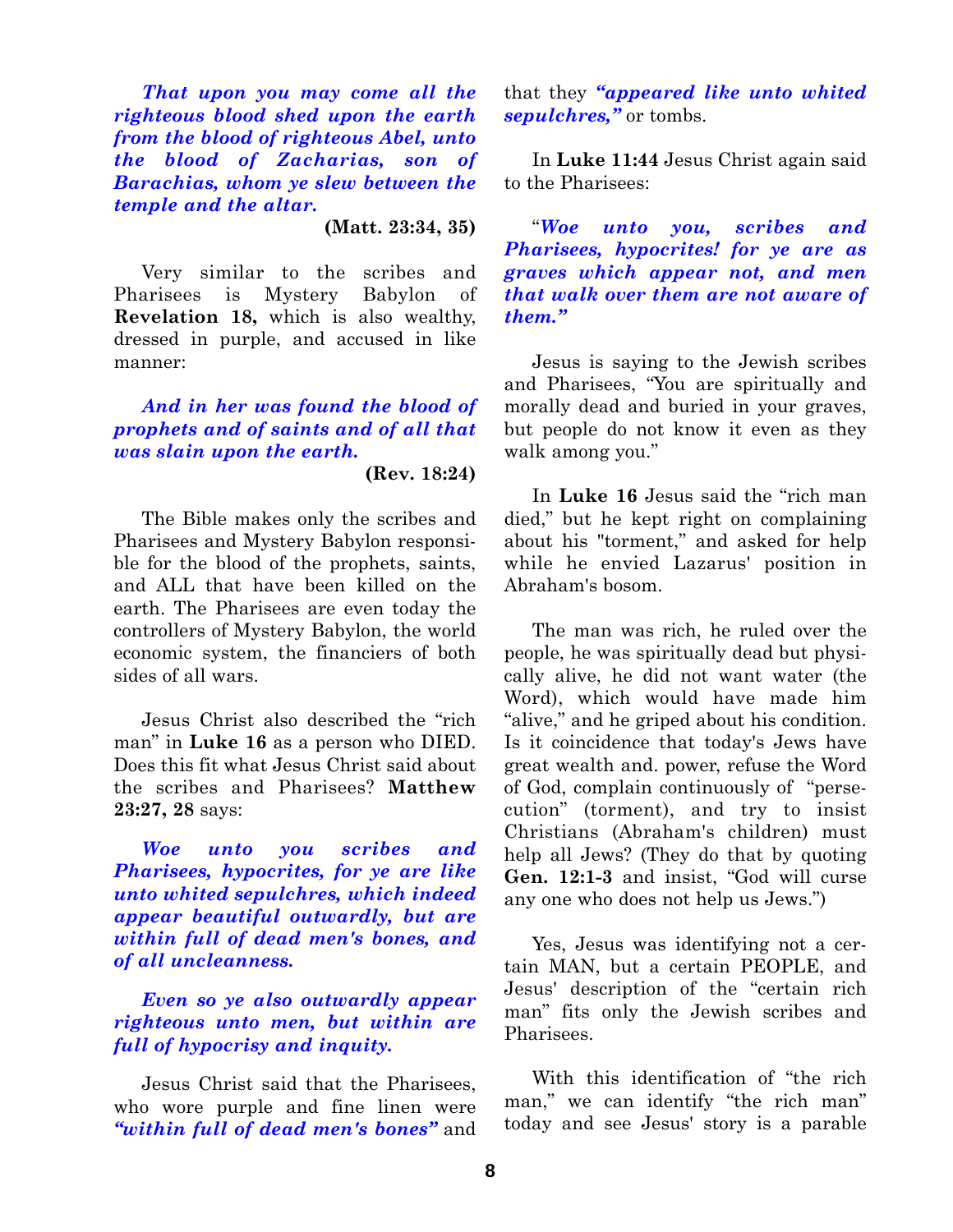which relates prophetically to the end of this age.

#### **Chapter Three**

 $\overline{\phantom{a}}$  , where  $\overline{\phantom{a}}$ 

#### **Did The Rich Man Go To a Burning Hell-Fire?**

*....the rich man also died, and was buried. And in hell (HADES) he lift up his eyes, being in torments....* **(Luke 16:22, 23)**

Usually this passage is used to "prove" that when wicked people die, they suffer the "fires in hell." However, if one diligently studies the Bible, he will find that God's Word teaches no such horrible, pagan doctrine as, "The Creator-God tortures most men and women in fire forever and forever."

The Greek word BASANOS, here translated "torments," is used only twice in the New Testament. According to Strong's Concordance, it means "through the motion of going to the bottom," and we get our word "base" from it. In other words, this man was ABASED, he was degraded, he was brought low, he went to the bottom.

It does NOT mean he suffered physical pain in hell, as most ministers teach. They stretch the Word to their own destruction — AND YOURS! The rich man was ABASED. . .

*" And seeth Abraham afar off, and Lazarus in his bosom. And he cried and said, Father Abraham* **(he called Abraham "Father")** have mercy on me and send Lazarus that he may dip the tip of his finger in water, and cool my tongue; for I am TORMENTED in this flame. **(Luke 16:24)**

The word "tormented" comes from another Greek word ADUNAO, and it means "to grieve, to be dejected, sorrowful, or tormented" (Strong's Concordance). It does not refer to physical torment. ADUNAO is also used in **Acts 20:37,38,** when Paul told his friends that he would never see them again:

*And they all wept sore, and fell on Paul's neck, and kissed him, SOR-ROWING* **(ADUNAO)** *most of all for the words which he spake, that they should see his face no more. . .*

Their torment, like that of the rich man in "hades," was one of mental grievance, dejection, or sorrow. The rich man said, *"I am tormented, I am sorrowful in this FLAME."*

This word "flame" comes from the Greek word PHLOX, and it is used seven times in the New Scriptures as follows: **Luke 16:24; Acts 7:30; Hebrews 1:7; Revelation 1:14; Revelation 2:18; Revelation 19:12; and 2 Thess. 1:8.**

In every case but that of the rich man in **Luke 16:28** the word "fire" is added, in order to make it mean "flame of fire" or "flaming fire." God saw in His wisdom to leave out the word for "fire" in speaking of the condition of the rich man, so that we would not think that we must interpret the flame literally.

However, Minister after Minister preaches about how this rich man was in the "fires" of a burning hell, and that he will suffer physical torments forever. No, he is dejected and sorrowful in his base, or low, condition; he is suffering "flame."

In order to understand the Bible's teaching how the rich man suffers from this "flame," we must first identify the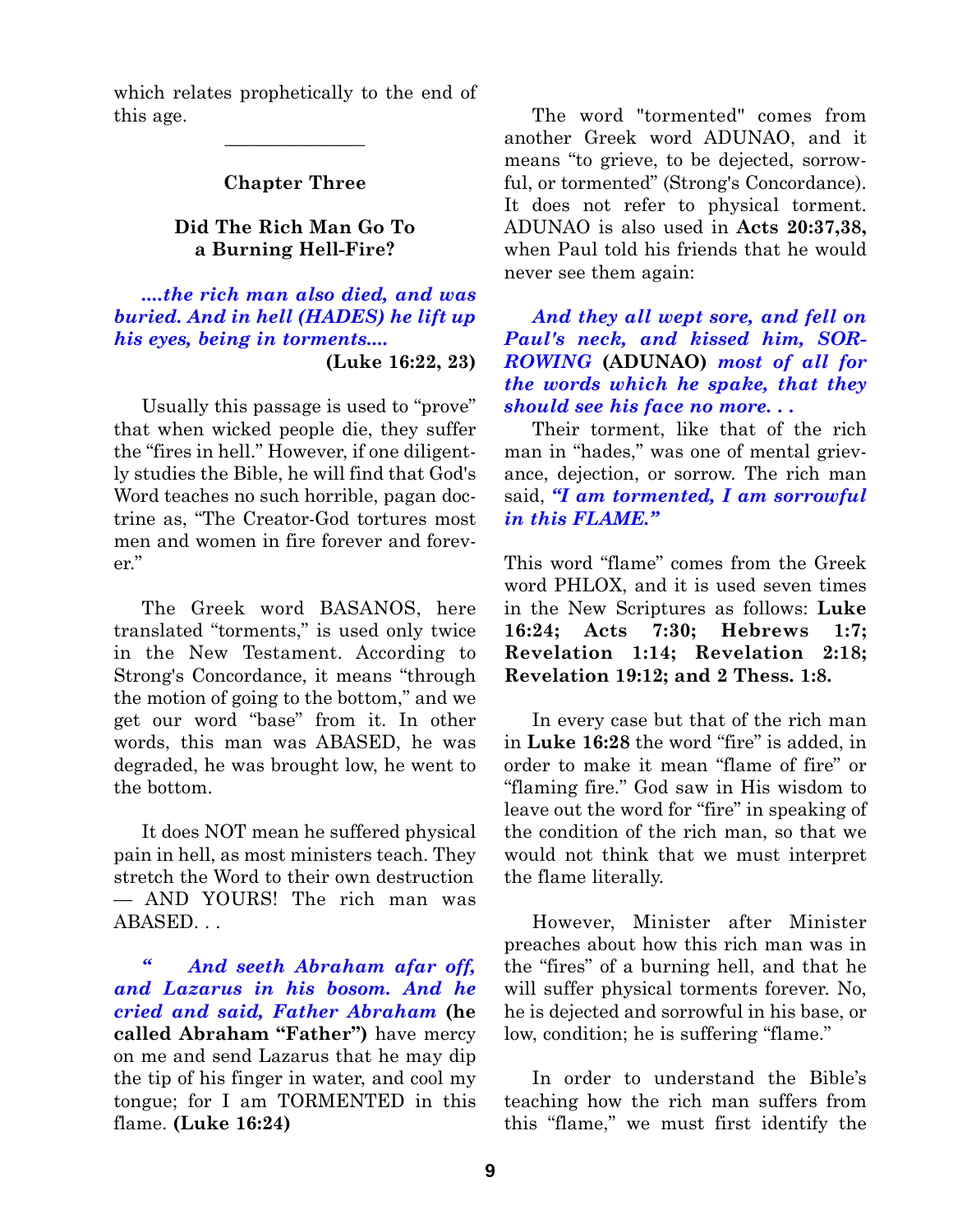rich man's "five brethren" who were destined for the same suffering.

Then he said, *"I pray ye therefore, Father, that thou wouldest send him to my father's house;*

*For I have five brethren; that he may testify unto them, lest they also come into this place of torment."* **(Luke 16:27, 28)**

**Genesis 36** tells the story of a man who had five brethren. As we read this genealogical account, we shall see how this fits the description of the five brethren of **Luke 16.**

Now these are the generations of Esau, who is Edom **(Gen. 36:1).**

Edom means "RED," and as we go along in this study we learn that Edom fits the Biblical description of Mystery Babylon of **Revelation 18,** which is RED-COMMUNISM.

*Esau took his wives of the daughters of Canaan: Adah, the daughter of Elon the Hittite, and Aholibamah, the daughter of Anah, the daughter of Zibeon the Hivite.*

*And Bashemoth, Ishmael's daughter, sister of Nebajoth.*

*And Adah bare unto Esau (1) Eliphaz, and Bashemoth bare (2) Reuel.*

*And Aholibamah bare (3) Jeush, and (4) Jaalam, and (5) Korah. These are the sons ofEsau, which were born unto him in the land of Canaan.* **(Gen. 36:1-5)**

ESAU HAD FIVE SONS, and throughout the Scriptures you will find occasional places where the word "brethren" includes parents and children. Esau clearly fits this description of having five "brethren" in his house.

Thus dwelt Esau in Mount Seir: Esau is Edom **(Gen. 36:8).**

These are the sons of Esau, who is Edom, and these are their dukes **(Gen. 36:19).**

*. . . the children of Seir in the land of Edom.* **(Gen. 36:43)**

*. . . he is Esau, the father of the Edomites.* **(Gen. 36:43)**

We see here that "Seir," the name of the place where Esau-Edom settled, is interchangeable with the name "Edom."

According to **Genesis 36,** Esau married into the line of the Canaanites, and for some strange and prophetic reason Esau was thereafter known by the name EDOM, which means RED, and is now the color of world communism.

You will recall that the Edomites are the age-long enemies of Israel. Esau's grandson, Amalek, was the father of the Amalekites, who were the first enemies to attack Israel after they came out of Egypt. God said of the Amalekite branch of Edom:

*. . . I will utterly put out the remembrance of Amalek from under heaven.*

*. . . Because the Lord hath sworn that the Lord will have war with AmaZek from generation to generation.* **(Exo. 17:14, 16)**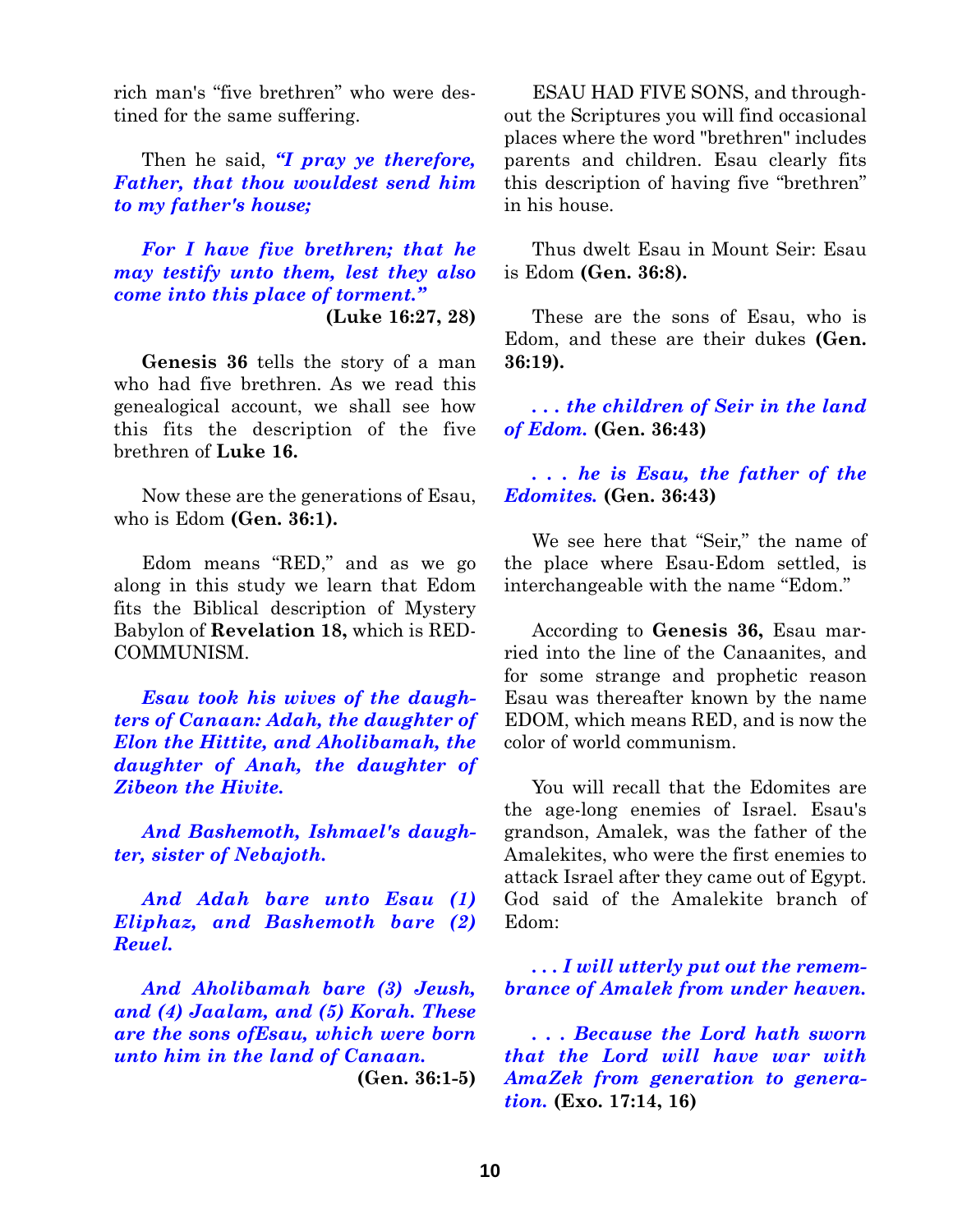The book of Obadiah the prophet is a one-page prophecy of the House of Esau-Edom (including Amalek) being burned in a flame:

*The vision of Obadiah. Thus saith the Lord God concerning Edom; we have heard a rumor from the Lord, and an ambassador is sent among the heathen, arise ye, and let us rise up against her in battle.*

*Behold, I have made thee small among the heathen, thou art greatly despised.* **(Obadiah 1, 2)**

The next thirteen verses describe how Edom was to work against Jacob-Israel all down through the ages. He accused Edom of coming against Jacob and Judah in the day of their calamity; he accused them of trying to conquer Jerusalem. Then beginning with **verse 15, Obadiah** shows that this is an end-time prophecy:

*For the day of the Lord is near upon all the heathen; as thou hast done, it shall be done unto thee; thy reward shall return upon thine own head.*

In other words, God said, the thing you are attempting to do will turn and destroy you.

*For as you have drunk upon my Holy Mountain, so shall all the heathen drink continually; yea, they shall drink, and they shall swallow.*

*But upon Mount Zion shall be deliverance and there shall be holiness; and the House of Jacob shall possess their possessions.*

*And the House of Jacob shall be afire, and the House of Joseph a*

## *FLAME, and the House of Esau a stubble, and they shall kindle in them, and devour them. . .* **(Obadiah 15-18)**

In other words, Esau in Obadiah and the rich man in **Luke 16** were to have an identical fate; they would both be in a "flame." Obadiah continues:

#### *. . . and there shall not be any remaining of the House of Esau; for the Lord hath spoken it.* **(vs. 18)**

That this is a prophecy that is yet to be fulfilled at the end of the age is shown by the last verse in Obadiah, which reads:

## *And saviours shall come up on Mount Zion to judge the mount of Esau; and the Kingdom shall be the Lord's.* **(vs. 21)**

In **Luke 16** the rich man appealed to someone in authority, "Father Abraham," and asked him for a little water. We know that water represents the Word of God, and that according to the New Scriptures, if anyone asks for the Word of God, that God will pour out His Spirit upon them and give them understanding of the Word. **(James 1:5)**

Now this rich man wanted only a tiny bit of the Word, hardly enough to make a difference. If he was in such a flame, why did he want just a tiny drop of water on his tongue?

The Pharisees had the Scriptures at their disposal, but they did not want more than a tiny bit of it. They preferred to follow the "tradition of the elders," **(Mark 7:5)** while only believing and teaching a tiny portion of the Scripture. Jesus said to them:

*. . . Full well ye reject the commandment of God, that ye may keep your own tradition.*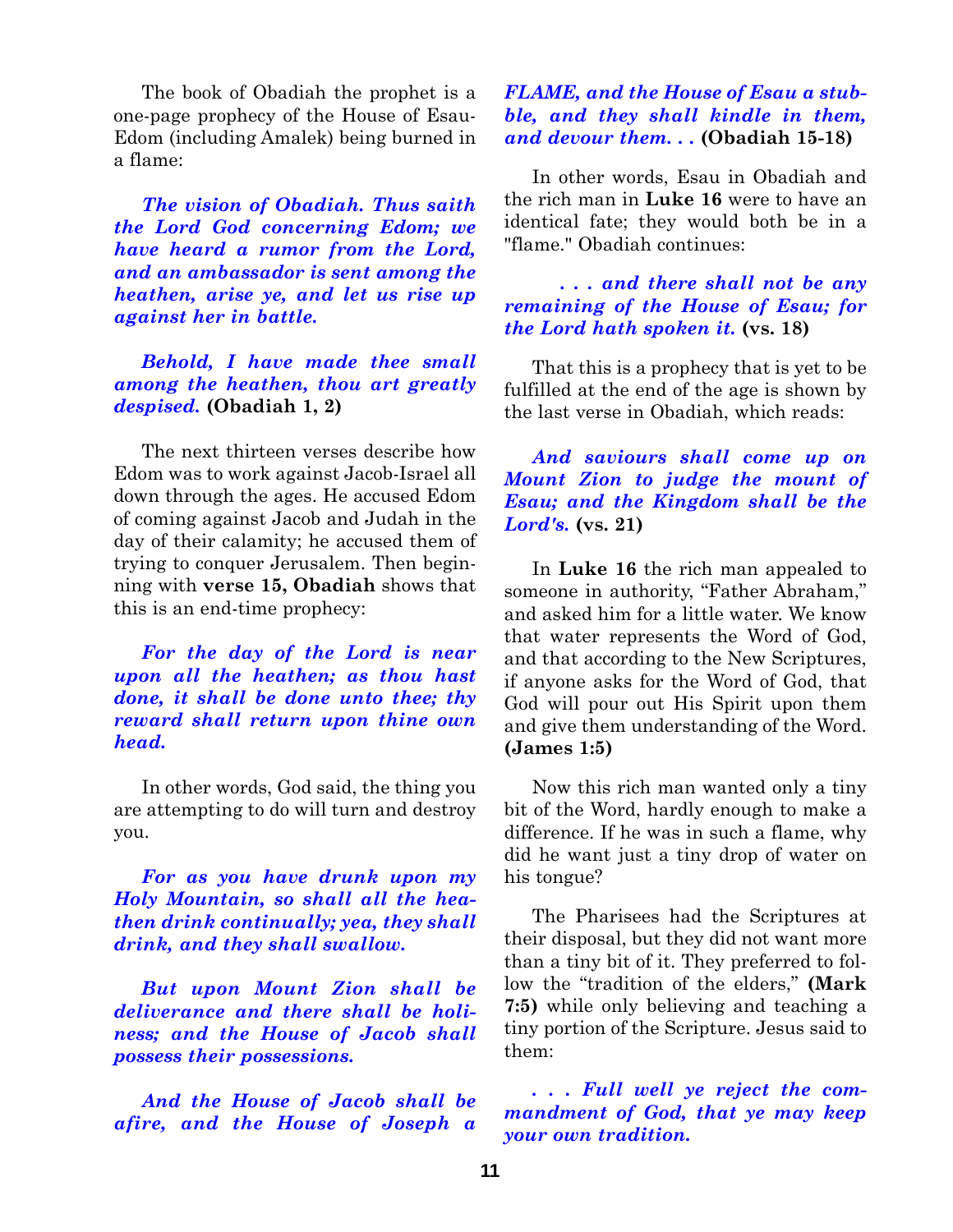*Making the Word of God of none effect through your tradition, which ye have delivered. . .*

**(Mark 7:9, 13)**.

Thus, the rich man, who called Abraham *"Father*" can be identified with both the Esau-Edomites and the Pharisees. How can the rich man represent both at the same time? The answer is to be found in Jesus' words recorded in **John 8:**

## *They answered Him, We be Abraham's seed, and were never in bondage to any man.* **(vs 33.)**

Jesus then admitted they were Abraham's SEED.

## *I know that ye are Abraham's seed...*

On the one hand, they were Abraham's descendants (seed), even admitted to be so by Christ, yet they denied they were ever "in bondage to any man," and Jesus did NOT contradict them.

Since they were never "in bondage to any man," they were not in the Egyptian bondage with Israel. What people could be "Abraham's seed," yet not in the Egyptian bondage? The descendants of Jacob's brother, Esau-Edom, of course! Although Esau was Abraham's grandson, as was Jacob (they were twins), neither he nor his descendants went into Egypt with Jacob and his children.

After Jesus confirmed the Pharisees' claim they were "the seed of Abraham," He DENIED they were Abraham's CHIL-DREN:

*If ye were Abraham's children, ye would do the works of Abraham.* **(verse 39)**

In this passage, by Jesus' own words with the Pharisees, we find the Jewish Pharisees could claim descent from Abraham, but could NOT (never?) be called "the children of Abraham."

In **Genesis 22,** God called Abraham's son, Isaac, "thine only son," **(vs. 2)** and He said that "in Isaac shall thy seed be called." **(Gen. 21:12)**. In other words, those who are descended from Abraham through Ishmael and Esau can claim to be called the SEED of Abraham, but only those who are born from Isaac and Jacob can be called the CHILDREN of Abraham. The Bible NEVER calls the Ishmaelites and Edomites CHILDREN, but both the Old and the New Scriptures call the Israelites CHILDREN many hundreds of times. For example, Paul excluded Ishmael and Esau with the words:

## *Neither, because they are the seed of Abraham, are they all children, but in Isaac shall thy seed be called.* **(Rom. 9:7)**

Thus, the Bible identifies the Jewish Pharisees as being the seed of Abraham, but NOT Abraham's children. We know of course, from historical sources that nearly two centuries earlier, the Judeans conquered the entire Edomite nation and forced them to adopt the religion of the Judeans **(see Josephus, Ant., Bk. 13, ch. 15, par. 4)**. Later, Herod, a half-Edomite, obtained rulership over the Israelites in Palestine by killing all but one of the members of the Sanhedrin, the judicial and religious body of the Judeans, replacing them with men of his own race. Thus, the Edomites took civil and religious rule over the Israelites. The Edomites were called "Ioudians," translated "Jews," in the King James Bible, but Jesus bitterly denounced the Edomite Pharisees at every turn.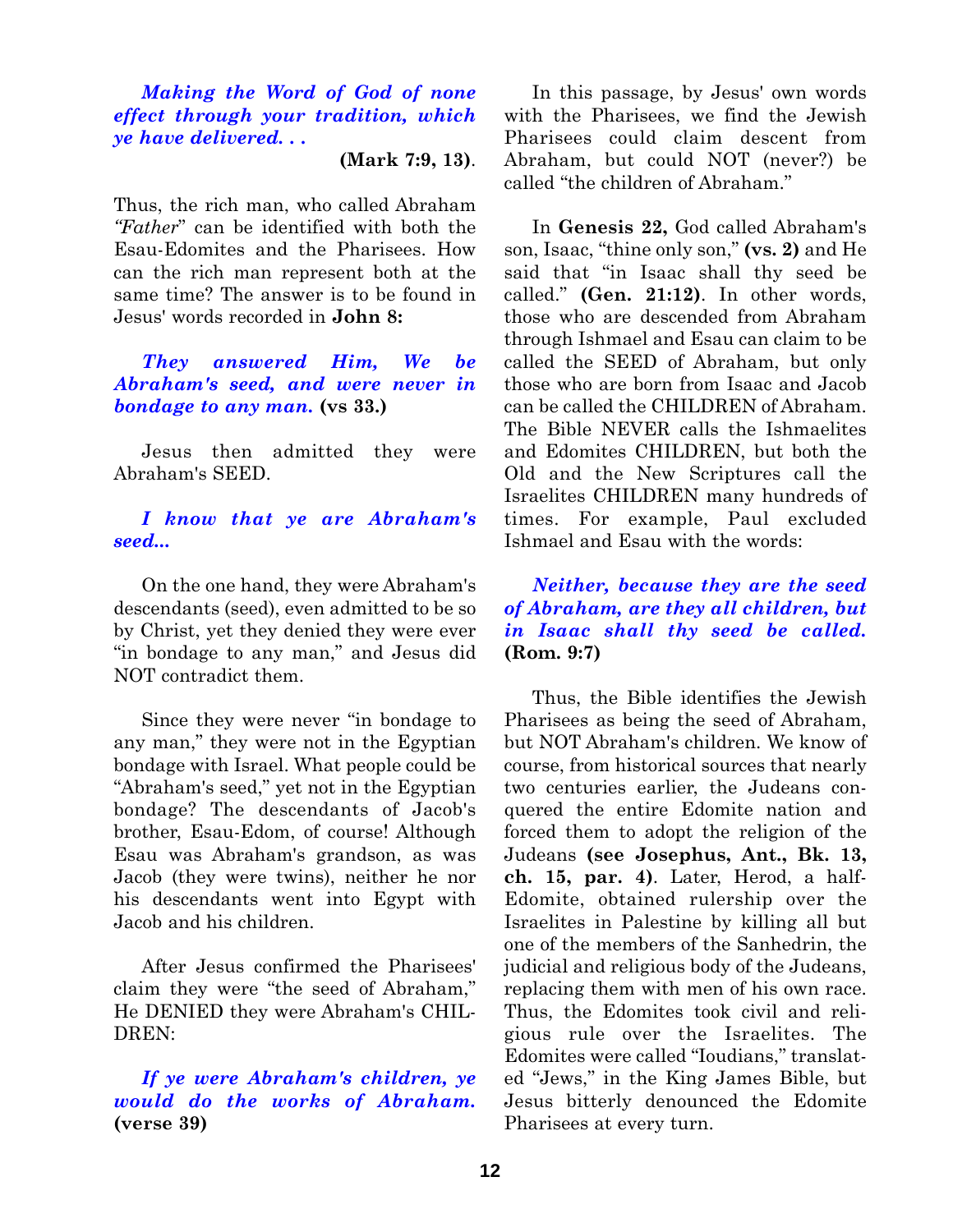In the story Jesus had Abraham tell the rich man in **verse 26:** *And beside all this, between us and you there is a great gulf fixed, so that they which would pass from hence to you cannot,' neither 'can they pass to us, that would come from thence.*

From this it appears the descendants of the people represented by the rich man are totally prevented from coming to Abraham or "Abraham's bosom." The "gulf' is "fixed," i.e. it cannot be breached, changed, or passed.

This phraseology fits the future state of the Pharisee descendants of the Esau-Edomites for Esau lost the Abrahamic birthright when he sold it to Jacob **(Gen. 25).** The New Testament in **Hebrews 12:16-17** verifies that although Esau wanted the birthright back, he was unable to regain it, "for he found no place of repentance (no way to change his mind), though he sought it carefully with tears." Esau's act of despising the birthright and selling it to his brother Jacob (Israel) "fixed" the "great gulf" between his progeny and Jacob's progeny who would inherit "Abraham's bosom," the Abrahamic promises.



The almost 2,000 year history of Christianity has proven there is a great gulf between the Jewish-Pharisee descendants of Esau-Edom and the inheritors of the Abrahamic birthright promises. This was put into words by the Jewish writer, Maurice Samuels in his book "You Gentiles" on page 9 where he writes, "I suspected from the first dawning of Jewish self-consciousness, that between you gentiles (Christians) and us Jews lies an unbridgeable gulf."

That total inability of Edomite Jews to become Christian inheritors of the Abrahamic promises is what Jesus was revealing when he had Abraham tell the rich man there was no point in preaching a risen Christ to the Esau-Edomites as they could not inherit the Abrahamic covenants and promises anyway. The "gulf" was "fixed."

That the Esau-Edomites did not even believe Moses and the Prophets, let alone a risen Jesus, is then revealed by Jesus in Abraham's answer to the rich man after the rich man asked Abraham to send Lazarus to his five brethren. . .

*. . .Abraham saith unto him, they have Moses and the prophets; let them hear them.*

*And he said, Nay, father Abraham; but if one went unto them from the dead, they will repent.*

*And he said unto him, If they hear not Moses and the prophets, neither will they be persuaded, though one rose from the dead.*

**(Luke 16:29-31)**

Abraham's answer may sound like an unchristian reply, so let us see how Christ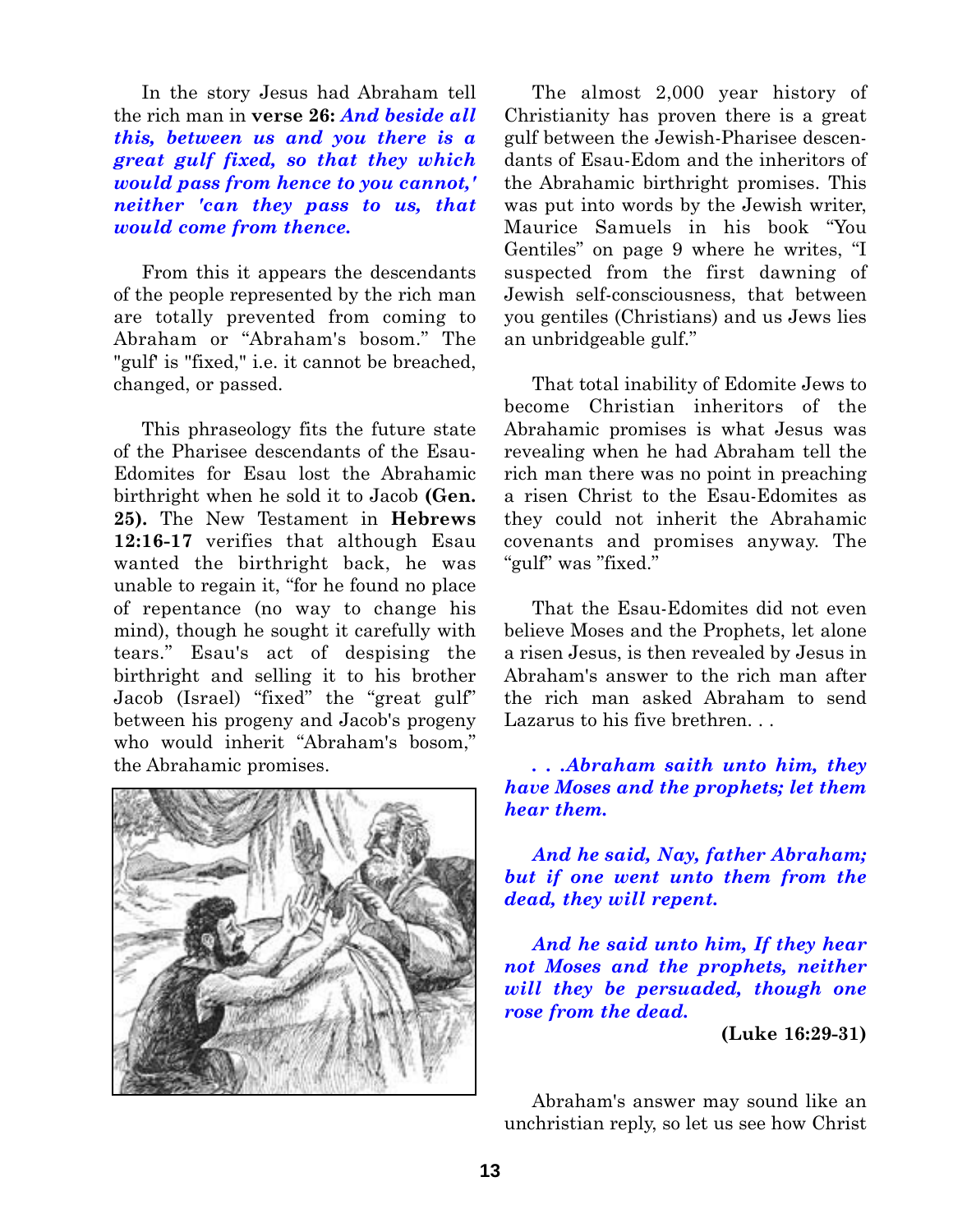Himself handled a similar situation. In John 5, Jesus spoke to the scribes and Pharisees, whom we have already identified as fitting the description of the rich man. They hated Jesus and were plotting to kill him. **(John 5:18)**

*And ye have not His Word abiding in you; for whom He hath sent, Him ye believe not.*

*Search the Scriptures, for in them ye think ye have eternal life; and they are they which testify of me.*

*And ye will not come to me, that ye might have life.*

**(John 5:38-40)**

*Do not think that I will accuse you to the Father; there is one that accuseth you, even Moses, in whom ye trust* **(or CLAIM to trust).**

*For had ye believed Moses, ye would have believed me; for he wrote of me.*

*But if ye believe not his writings, how shall ye believe my words?* **(John 5:45-47)**

Jesus said that the scribes and Pharisees did have the Scriptures, and they claimed to believe the writings of Moses. The rich man of **Luke 16** also claimed Abraham as his father, and his brethren had the writings of Moses. But because they refused to believe Moses and the prophets, they would also refuse to believe Christ, though He rose from the dead.

We conclude, therefore, that the rich man of **Luke 16** is NOT just some wicked person who died and then was tortured in a literal fire. Instead, in the story, he represents a specific people, the descendants of Esau-Edom, the age-old enemies of Jacob-Israel, known at Jesus' time as the Jewish scribes and Pharisees.

Modern Ministers, by wrongly interpreting parts of the story, and by not explaining other parts of it at all, completely hide from Christians the Truth that Jesus was revealing in this parable, that not only are the people called "Jews" actually Esau-Edomites and not Israelites, but that God Almighty has "fixed" a "great gulf" so they will never become believers or followers of Jesus Christ.

In the parable, Jesus had the rich man say in **verse 30** that his brethren (Esau-Edomites, as we have seen) would repent "if one went unto them from the dead." Jesus had Abraham answer in **verse 31** that they would NOT repent, *"though one rose from the dead."* It was Jesus Christ Himself who later rose from the dead and His Truth was proven when not only did the Edomite Jews NOT repent when Jesus appeared after His resurrection, they set about persecuting and killing all who did believe and follow the Resurrected Jesus. Their descendants have continued to hate, ridicule, malign, and secretly make war against the followers of Jesus for almost 2,000 years. There has been no repentance by the Edomite Jews and this parable taught by Jesus teaches quite plainly that there will be none.

Because of the false interpretation of this parable by the Ministers and Evangelists, most Christians do not know that Jesus taught that these Edomite Jews, who masquerade as Israelites, will NOT be converted, that the great gulf is "fixed," they cannot cross over. Their father Esau sold his, and their, birthright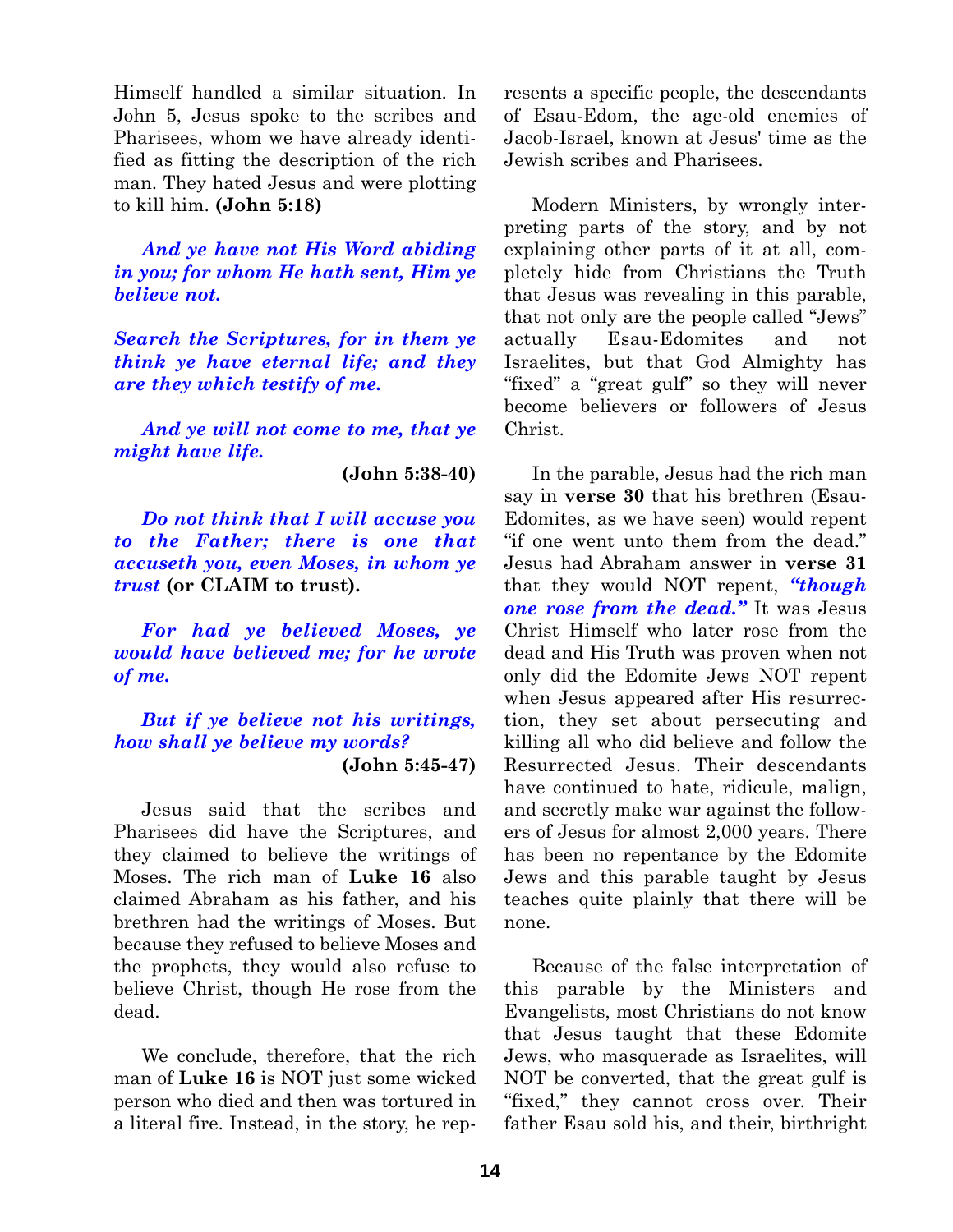and they cannot regain it, though they seek it with tears!

Because this parable is not taught correctly in churches, most Christians are totally deceived about the modern Jews and their true place in Bible Prophecy. May this book open their eyes to the Truth.

**Chapter Four**

 $\overline{\phantom{a}}$  , where  $\overline{\phantom{a}}$ 

**Who Was Lazarus, The Beggar?**

*And there was a certain beggar named Lazarus, which was laid at his gate, full of sores,*

*And desiring to be fed with the crumbs which fell from the rich man's table; moreover the dogs came and licked his sores.*

The reader probably has recognized already that Lazarus is symbolic of TRUE ISRAEL, which had been divorced from God and cast off over 700 years before Christ. The name LAZARUS is the Greek form of the Hebrew name ELEAZAR. Eleazar means "God is helper," and before Israel was divorced, she used to be able to say of God, *"thou art my help and my deliverer."* **(Ps. 40:17)**

However, after Israel's divorcement **(Jer. 3:8),** she was cast off and made a "beggar." In **Luke 16** Jesus called Israel by the Greek name LAZARUS, which means "without help" (Young's Concordance).

The Greek word translated BEGGAR in **Luke 16** is only used in the Bible twice, both times here in this parable. The word is PTOCHOS, which means "crouching, cringing." Not necessarily poor monetarily, but one in a subservient state before another. Lazarus was not necessarily poor monetarily, but he was in a subservient state.

Now this beggar, Lazarus, had to beg for the crumbs from the table of the rich man. The Pharisees of Christ's day had become wealthy by means of USURY, which they had learned in Babylon **(see Nehemiah 5).** History tells us that the Pharisees set up their usurious banking system all through the Roman Empire, and this practice continued throughout the middle ages, finally climaxing in our present international and world banks.

In America today the Edomite Pharisees are again removing God's Word from our schools and from government. They confiscate billions of dollars from the taxpayers each year as usury payments, and the people have to beg to obtain higher wages to pay the rich men. Just as the true Judeans of Christ's day had to crouch and cringe before the Edomite Pharisees, so also today the true Israelites of Christian Anglo-Saxondom must beg from the banks to remain solvent.

Christ pictured Israel in this parable as one who had to crouch before the rich man. He further said that the *"dogs came and licked his sores."* What or who are the "dogs?" Jesus identified them in **Matthew 15:**

*Then, Jesus went thence, and departed into the coasts of Tyre and Sidon.*

*And, behold, a woman of Canaan came out of the same coasts, and cried unto Him, saying Have mercy on me, O Lord, thou Son of David; my daughter is grieviously vexed with a devil.*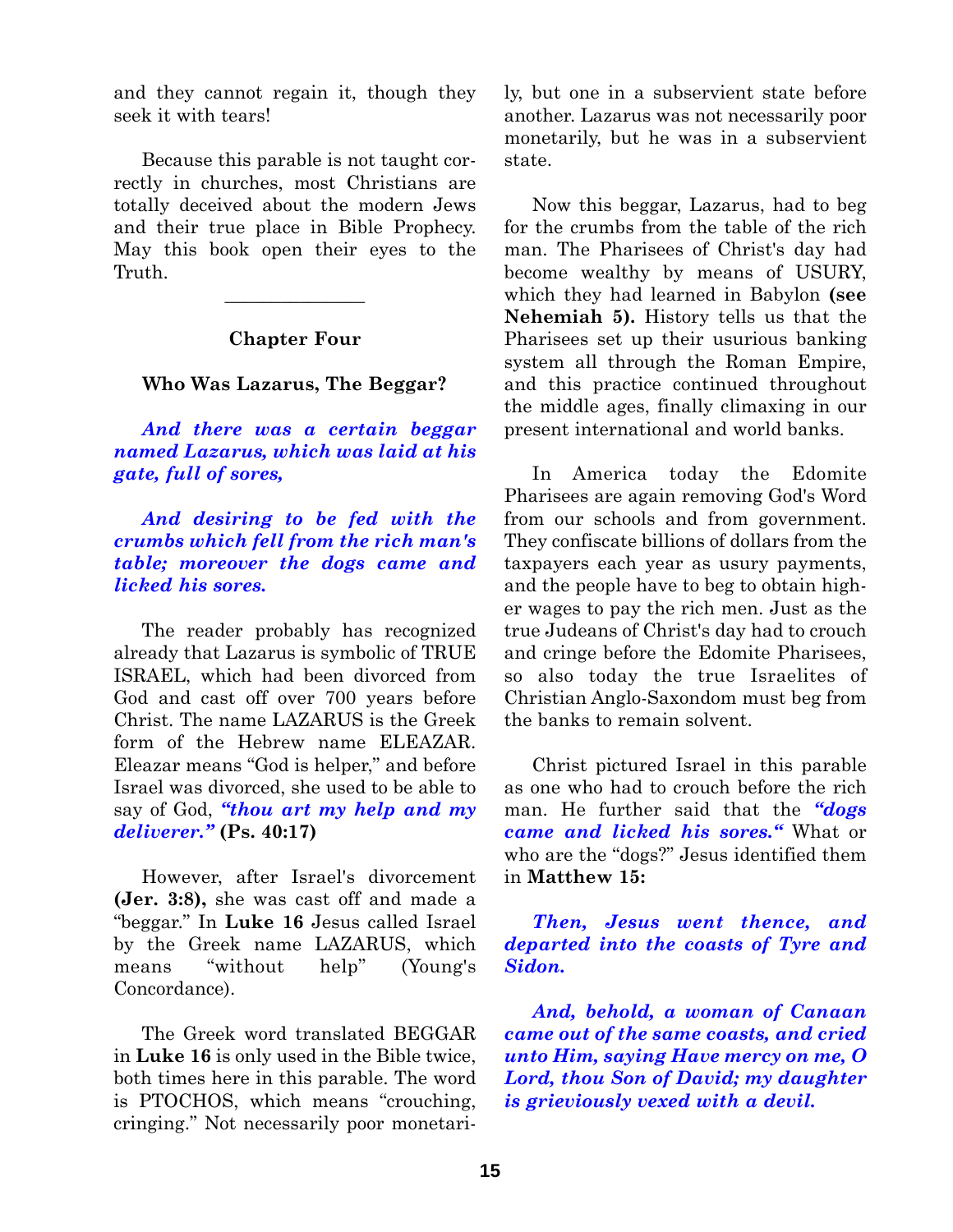*But He answered her not a word. And His disciples came and besought Him, saying, Send her away; for she crieth after us.*

*But He answered and said, I am not sent but unto the lost sheep of the house of Israel.*

*Then came she and worshipped Him, saying, Lord, help me.*

*But He answered and said, It is not meet to take the children's bread, and to cast it to DOGS.*

*Here Jesus called the true Israelites CHILDREN, but the Canaanite woman, being a non-Israelite, he called a DOG.*

*And she said, Truth, Lord, yet the dogs eat of the crumbs which fall from their master's table.*

*Then Jesus answered and said unto her, O woman, great is thy faith; be it unto thee even as thou wilt. And her daughter was made whole from that very hour.*

#### **(Matt. 15:21-28)**

This passage verifies the Scriptural principle. that non-Israelites can come under the bond of the Covenant and become Christians by faith in the Lord Jesus Christ. But they are NOT called the CHILDREN OF ABRAHAM, but simply BELIEVERS, or CHRISTIANS.

Jesus' words show that "dogs" refer to non-Israelite people. The lost sheep of the house of Israel had been cast out of the land of Palestine and had migrated north and west among the nations, the "dogs." **Ezekiel 34** describes their cast-off condition. They were ill-fed, for they no longer had God's Word to eat; their sicknesses

(from sin) were not healed, and they were oppressed cruelly by their Civil and religious leaders. **(Ezek. 34:3-4)**

When Isaiah pictured Israel in her sinful state, he said:

*From the sole of the foot even unto the head there is no soundness in it; but wounds, and bruises, and putrifying SORES; they have not been closed, neither bound up, neither mollified with ointment.*

#### **(Isa. 1:6)**

Thus, Jesus pictured Lazarus (Israel) as having sores and living without property or wealth with "dogs" to comfort him. Like Lazarus' dogs, although they can do little for us, as the Christians of America and other Western nations are being reduced in status, wherever the "dogs," i.e., the colored, or non-Israelitish People, are not totally antagonized against us by Red Bolshevik, antiChristian propaganda, they express respect and veneration for "the Christians," most preferring the Christian nations to the Communist ones.

Lazarus was said to have DIED and gone to his reward, Abraham's bosom. Paul wrote:

*He that is dead is freed (literally, "justified") from sin.*

*Now if we be dead with Christ, we believe that we shall also live with Him.* 

#### **(Rom. 6:7, 8)**

In other words, a Christian is one who dies with Christ. This is the only way one qualifies to inherit "Abraham's bosom." Since we are told that Lazarus was rewarded in this way, his "death" must have been his acceptance of a belief in Jesus Christ.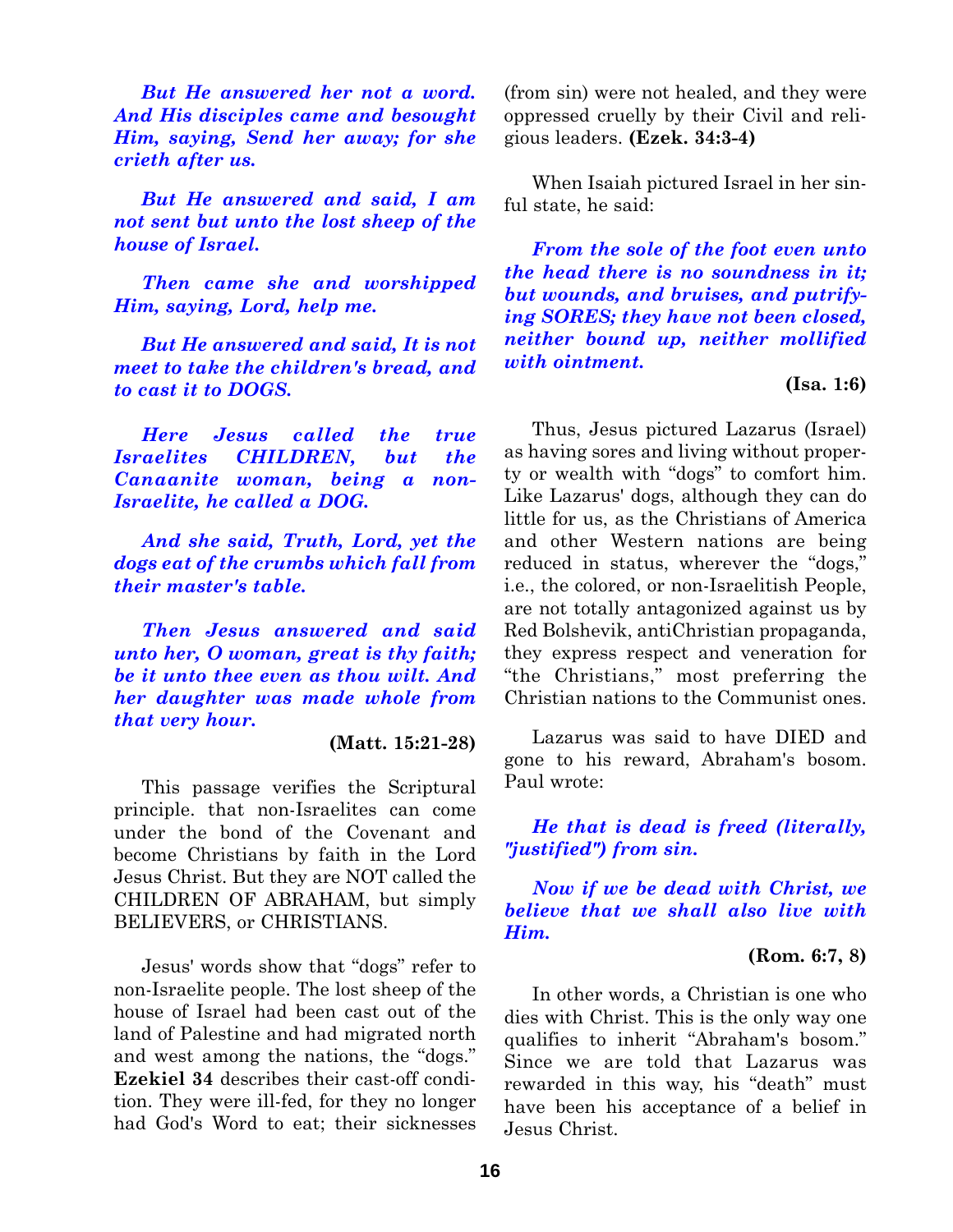But what is meant by "Abraham's bosom?"

A Roman centurian who had an ill servant came to Jesus once, asking that Jesus heal him. Jesus said of the centurian:

*. . . Verily I say unto you, I have not found so great faith, no not in Israel.*

*And I say unto you, many shall sit down with Abraham, Isaac, and Jacob IN THE KINGDOM OF HEAV-EN.*

*But the children of the kingdom shall be cast out into outer darkness; there shall be weeping and gnashing of teeth.*

**(Matt. 8:10-12)**

Where shall these believers be with Abraham, Isaac and Jacob? In the Kingdom of Heaven (or of God). "Abraham's bosom" is "the kingdom of God." Where is it? **Luke 13:28-29** tells us:

*There shall be weeping and gnashing of teeth, when ye shall see Abraham, and Isaac, and Jacob, and all the prophets, in the Kingdom of God, and you yourselves thrust out.*

*And they shall come from the east, and from the west, and from the north, and from the south, and shall sit down in the kingdom of God.*

This passage does not say that all these godly people will go UP INTO HEAVEN, but that they will come from all directions to one place on the earth.

**Matthew 13** gives a parable which proves beyond a shadow of a doubt that the Kingdom of God is on the earth:

*Another parable put He forth unto them, saying, The Kingdom of heaven is likened unto a man which sowed good seed in his FIELD.*

*But while men slept, his enemy came and sowed (ares among the wheat, and went his way.*

**(Matt. 13:24, 25)**

This is the parable of the tares and the wheat. The disciples did not understand the meaning of the parable, so later they asked Jesus for the explanation. So Jesus gave them the true interpretation:

*. . .He that soweth the good seed is the Son of man,* **(Christ)**

*THE FIELD IS THE WORLD; the good seed are the children of the Kingdom; but the tares are the children of the wicked one.*

#### **(Matt. 13:37, 38)**

Where is the Kingdom of heaven? It is in the FIELD, and THE FIELD IS THE WORLD. Therefore, the Kingdom of heaven is in the world, where the tares could be sown in it. In fact, Jesus Christ described the Kingdom of God as being a place where both the tares and the wheat would grow up together until the harvest, which is "the end of the world (age)." The Kingdom is here on the earth NOW.

Jesus said in the same parable that God would send His angels. . .

*. . .and they shall gather out of His Kingdom all things that offend, and them which do iniquity.*

*And shall cast them into a furnace of fires; there shall be wailing and gnashing of teeth.*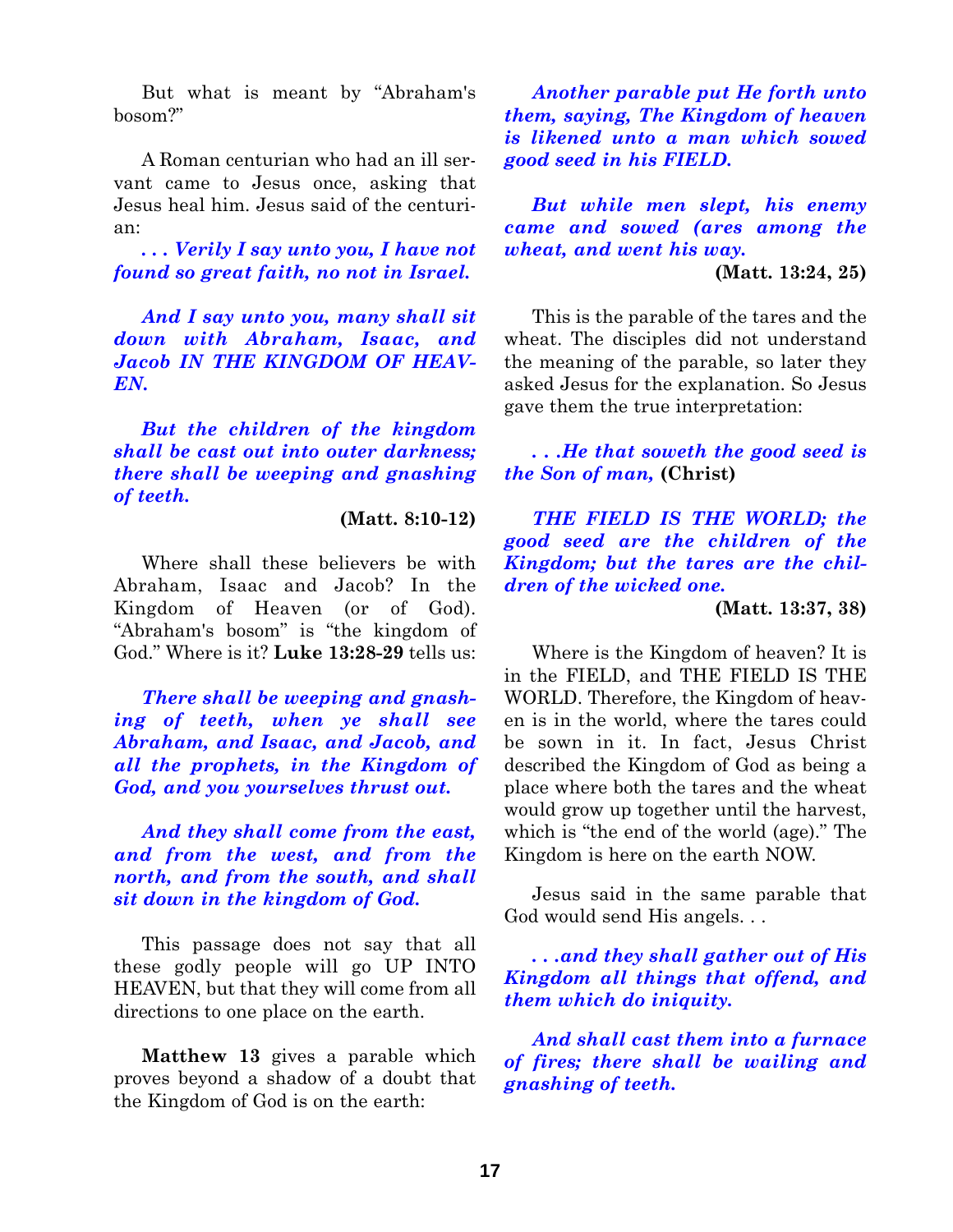## *Then shall the righteous shine forth as the sun* **(where?)** *IN THE KINGDOM OF THEIR FATHER. Who hath ears to hear, let him hear.*

**(Matt. 13:41-43)**

Shall these wicked tares be tortured in a burning hell forever? No. for we have already shown that Esau-Edom would be burnt in a flame kindled by the house of Israel **(Obediah 18**), and **Malachi 4** extends this punishment toward "all that do wickedly:"

For behold, the day cometh, that shall burn *as an oven; and all the proud, yea, and all that do wickedly, shall be stubble, and the day that cometh shall burn them up, saith the Lord of hosts. that it shall leave them neither root nor branch (or, descendants).*

*And ye shall tread down the wicked; for they shall be ashes under the soles of your feet in the day that I shall do this, saith the Lord of hosts.* **(Malachi 4:1, 3)**

Isaiah also describes this day, when the wicked shall be burned up (not tortured forever):

*For, behold, the Lord will come with FIRE, and with His chariots like a whirlwind, to render His anger with fury, and His rebuke with flames of fire.*

*For by FIRE and by His SWORD will the Lord plead with all flesh; and THE SLAIN of the Lord shall be many.*

*And they shall go forth, and look upon the CARCASSES of the men that have transgressed against me; for their worm shall not die, neither shall their fire be quenched; and they shall be an abhorring unto all flesh.* **(Isa. 66:15, 16, 24)**

By wrongly teaching Jesus' story of the rich man and Lazarus, the ministers commit two crimes against the people:

**#1.** They fortify their false teaching on hell, and

**#2**. They hide Jesus' true teachings which would reveal that the world is already ruled by "the antichrist" (which rule ministers insist is "yet future"). Most churches are a part of that present, "antichrist," world-ruling system!

Jesus said in **Matthew 24:4-5,** "Take heed that no man deceive you, for many shall come in My Name (come in Jesus' Name), saying, I am Christ (saying that Jesus is the Christ), and shall deceive many." You are not deceived by open antichrists; you are deceived by those who come in Jesus' Name and then teach falsehoods!

I pray this little book on The Rich Man and Lazarus will lead many of you to examine all church doctrines (traditions).

May God bless you as you seek His Truth, in Jesus Christ,

#### **Pastor Sheldon Emry**

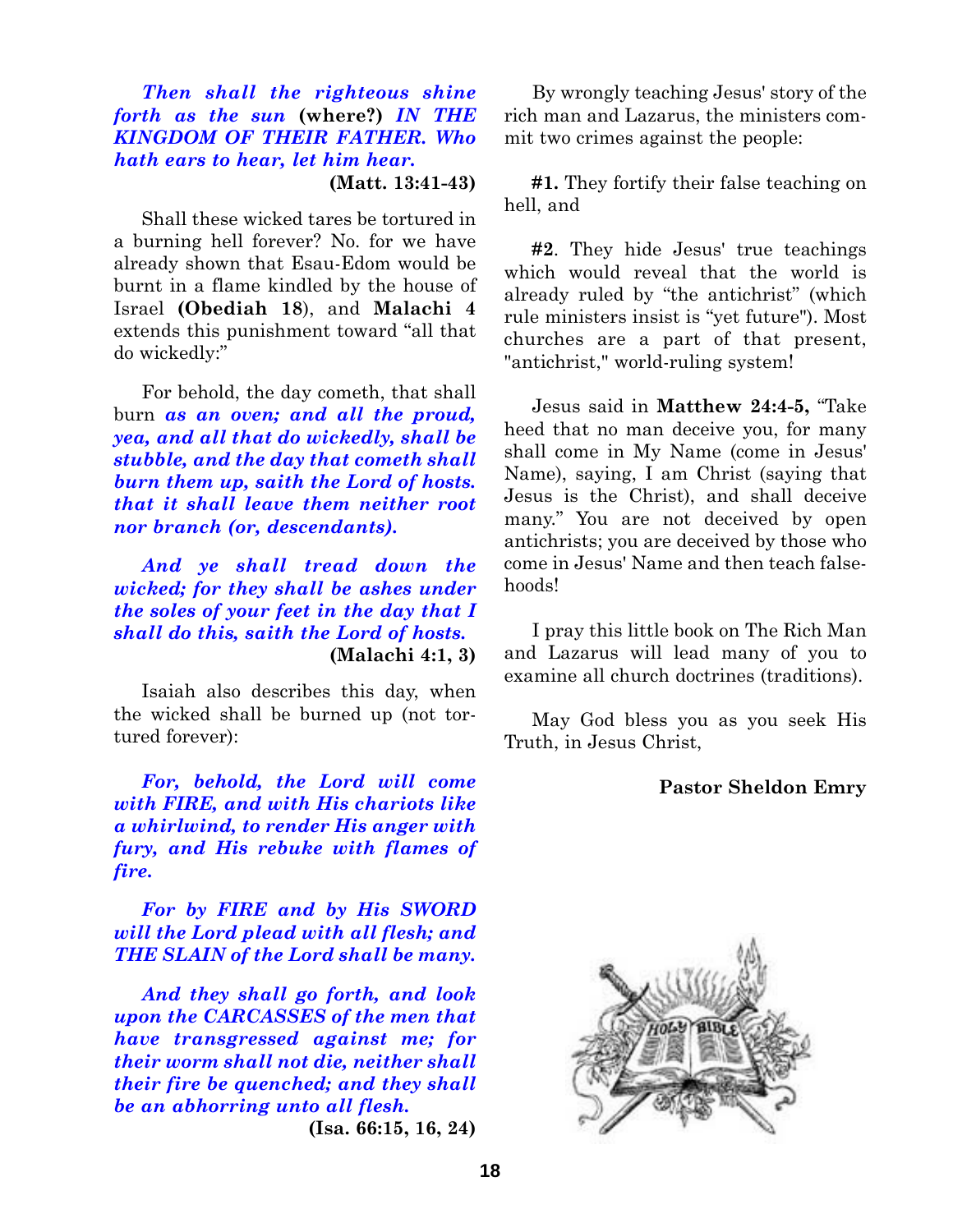## **CONCLUSION**

Upon fair analysis, one must admit that the parable of the rich man and Lazarus is just that: A PARABLE. It is not a literal picture, of heaven and hell, as claimed by most preachers. The purpose of parables is to present a teaching by illustration. Both of these characters, "the rich man," and "Lazarus," were used as illustrations depicting something else. Editorial cartoonists often employ this same style to make a point. Editorial cartoons are usually parables in picture form; "the rich man and Lazarus" is a parable in word form.

Lazarus depicts ISRAEL, and the rich man depicts Esau-Edom. "Abraham's bosom" depicts the Christian "rest," described in **Hebrews 4;** the result of accepting Christ and "dying" with Him, or "mortifying the flesh" **(Romans 8:12,13; Co!. 3:1-10).** "Hell" and "torments," in which the rich man found himself, depicts being brought low, and abased due to depravity and faithlessness. The "great gulf fixed" between Lazarus and the rich man, depicts that gulf between depravity, and repentance: an impossible journey for all but the repentant. The rich man was not repentant; he was only abased. He was sorry about his present predicament, but not for his past actions which had placed him there. The rich man's brothers were of the same faithless stock who refused to believe Moses, and therefore would also refuse to believe Jesus **(verse 31).**

With these symbolic keys, and the explanation that you've just been given, the truth of this often misunderstood parable can be plainly understood by anyone.